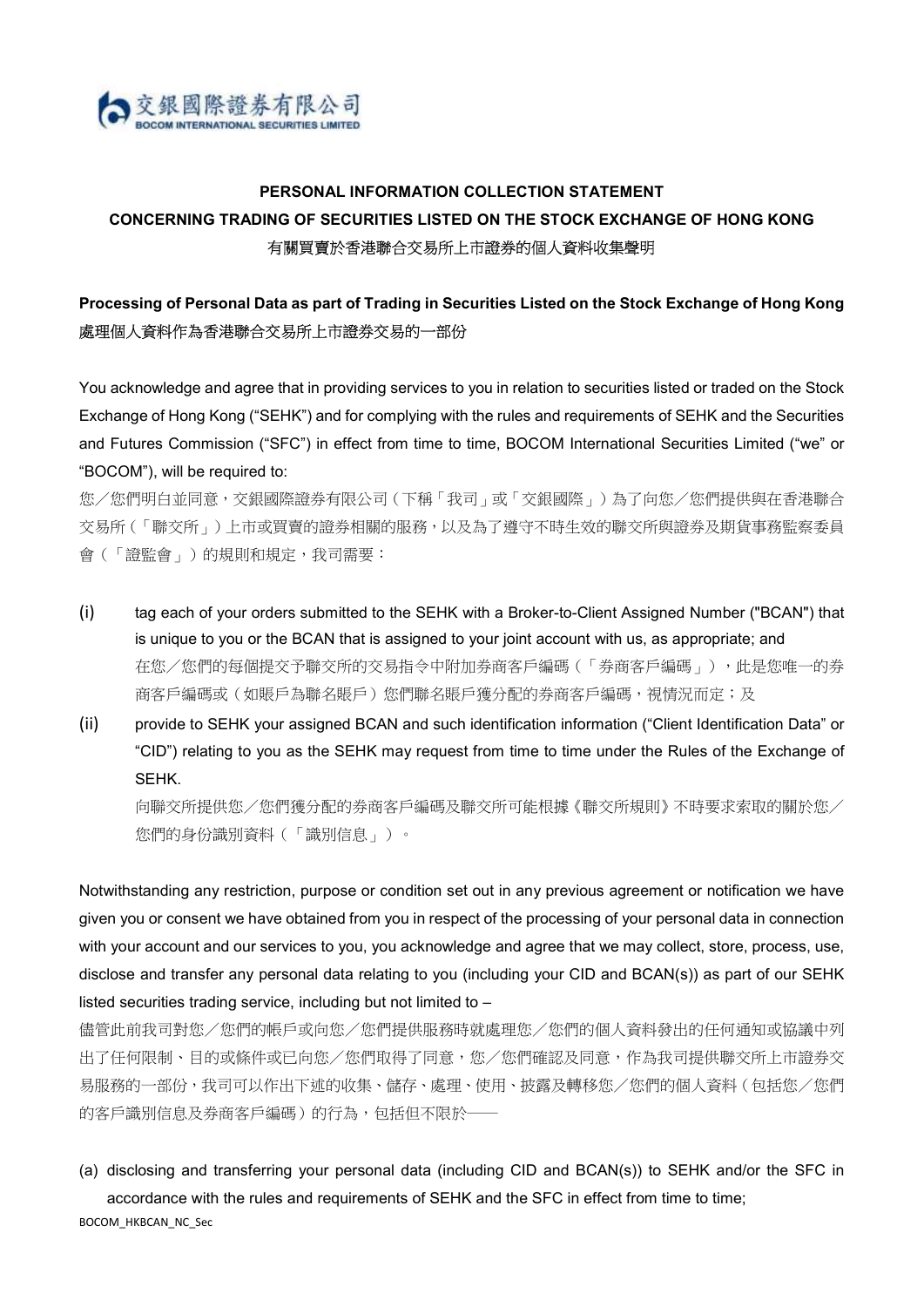根據不時生效的聯交所及證監會規則和規定,向聯交所及/或證監會披露及轉移您/您們的個人資料(包括客 戶識別信息及券商客戶編碼);

(b) allowing SEHK to: (i) collect, store, process and use your personal data (including CID and BCAN(s)) for market surveillance and monitoring purposes and enforcement of the Rules of the Exchange of SEHK; and (ii) disclose and transfer such information to the relevant regulators and law enforcement agencies in Hong Kong (including, but not limited to, the SFC) so as to facilitate the performance of their statutory functions with respect to the Hong Kong financial markets; and (iii) use such information for conducting analysis for the purposes of market oversight;

允許聯交所:(i)收集、儲存、處理及使用您/您們的個人資料(包括客戶識別信息及券商客戶編碼),以便監 察和監管市場及執行《聯交所規則》;(ii)向香港相關監管機構和執法機構(包括但不限於證監會)披露及轉移 有關資料,以便他們就香港金融市場履行其法定職能;及(iii)為監察市場目的而使用有關資料進行分析;

(c) allowing the SFC to: (i) collect, store, process and use your personal data (including CID and BCAN(s)) for the performance of its statutory functions including monitoring, surveillance and enforcement functions with respect to the Hong Kong financial markets; and (ii) disclose and transfer such information to relevant regulators and law enforcement agencies in Hong Kong in accordance with applicable laws or regulatory requirements; and

允許證監會: (i)收集、儲存、處理及使用您/您們的個人資料(包括客戶識別信息及券商客戶編碼), 以便其 履行法定職能,包括對香港金融市場的監管、監察及執法職能;及(ii)根據適用法例或監管規定向香港相關監管 機構和執法機構披露及轉移有關資料;及

(d) providing BCAN to Hong Kong Securities Clearing Company Limited ("HKSCC") allowing HKSCC to: (i) retrieve from SEHK (which is allowed to disclose and transfer to HKSCC), process and store your CID and transfer your CID to the issuer's share registrar to enable HKSCC and/ or the issuer's share registrar to verify that you have not made any duplicate applications for the relevant share subscription and to facilitate IPO balloting and IPO settlement; and (ii) process and store your CID and transfer your CID to the issuer, the issuer's share registrar, the SFC, SEHK and any other party involved in the IPO for the purposes of processing your application for the relevant share subscription or any other purpose set out in the IPO issuer's prospectus.

向香港中央結算有限公司(「香港結算」)提供券商客戶編碼以允許香港結算:(i)從聯交所取得、處理及儲存 允許披露及轉移給香港結算屬於您/您們的客戶識別信息,及向發行人的股份過戶登記處轉移您/您們的客 戶識別信息,以便核實您/您們未就相關股份認購進行重複申請,以及便利首次公開招股抽籤及首次公開招股 結算程序;及(ii)處理及儲存您/您們的客戶識別信息,及向發行人、發行人的股份過戶登記處、證監會、聯交 所及其他公開招股的有關各方轉移您/您們的客戶識別信息,以便處理您/您們對有關股份認購的申請,或為 載於公開招股發行人的招股章程的任何其他目的。

### Consequences of failing to provide personal data or consent 未能提供個人資料或同意的後果

BOCOM\_HKBCAN\_NC\_Sec By instructing us in respect of any transaction relating to securities listed or traded on SEHK, you acknowledge and agree that we may use your personal data for the purpose of complying with the relevant rules and requirements of SEHK and the SFC in effect from time to time. You also agree that despite any subsequent purported withdrawal of consent by you, your personal data may continue to be stored, processed, used,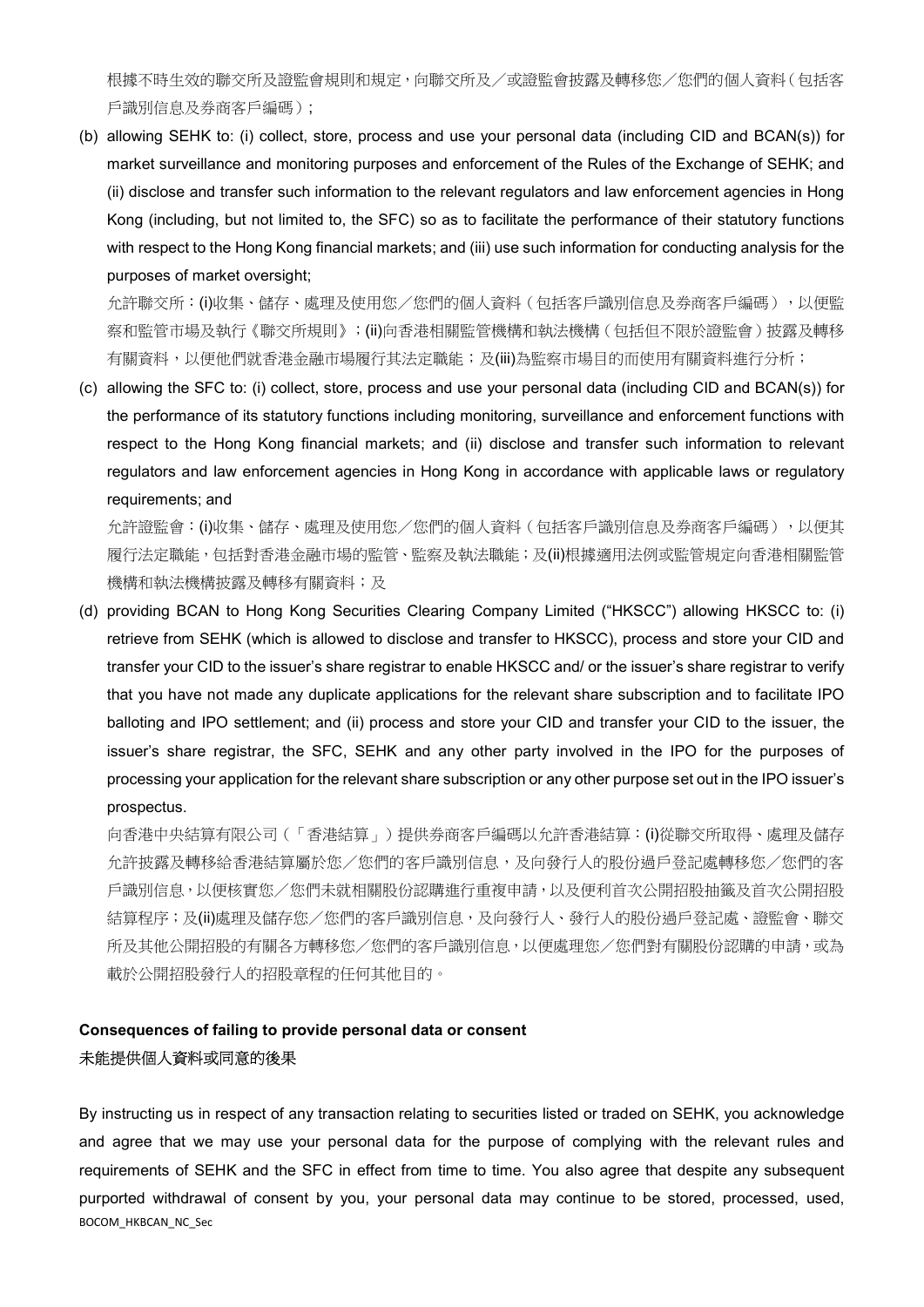#### disclosed or transferred for the above purposes, whether before or after such purported withdrawal of consent.

通過您/您們指示我司進行任何在聯交所上市或買賣的證券交易時,您/您們確認及同意,我司可以遵守不時生 效的聯交所與證監會相關的規則和規定為目的,使用您/您們的個人資料。您/您們亦同意,即使您/您們其後 宣稱撤回同意,您/您們的個人資料(不論在您/您們撤回同意前或後)仍可繼續被儲存、處理、使用、披露或轉 移以作上述用途。

Failure to provide us with your personal data or consent as described above may mean that we will not, or will no longer be able to, as the case may be, carry out your trading instructions or provide you with securities related services (other than to sell, transfer out or withdraw your existing holdings of securities, if any).

您/您們如未能向我司提供個人資料或上述同意,可能意味著我司不會或不能夠再(視情況而定)執行您/您們 的交易指示或向您/您們提供證券相關服務,惟出售、轉出或提取您/您們現有的證券持倉(如有)除外。